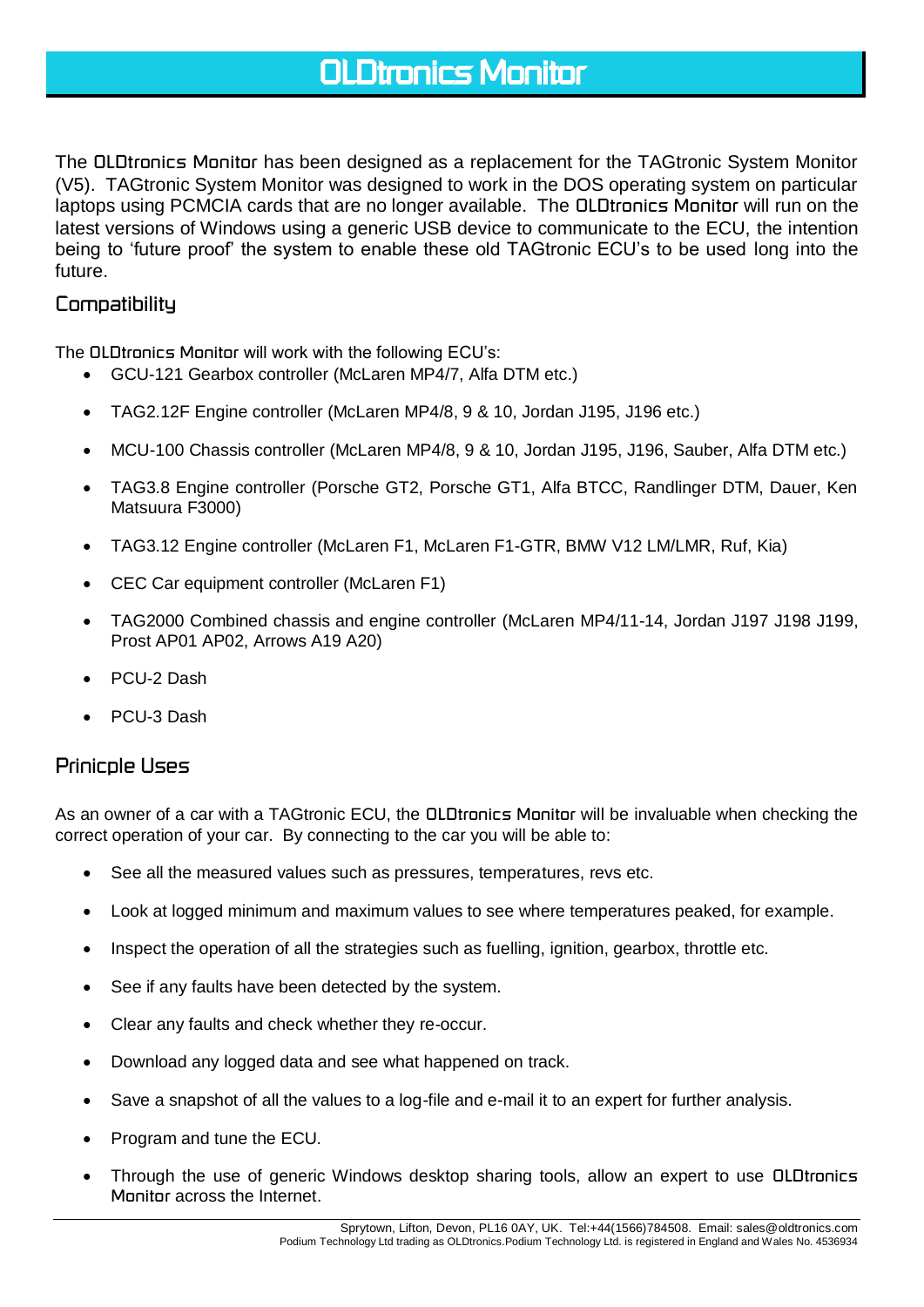# *Base Monitoring Functions*

The *OLDtronics Monitor* offers familiar monitoring functions in the same layout as the old System Monitor, therefore you can tab through different pages to look at different strategies, look at sensor errors and time triggered event errors:

| $\mathbf{s}^{\mathrm{m}}$                                                                                                                                                                                                                                                                                                                                                                                                                                                                                                                                                                                                                                                                                                                                                                                                                                                                                                                                                                                                                                                                                                                                                                                                                                                                                                                         | <b>OLDtronics Monitor</b>                                                                                                                                                                                                                                                                                                                                                                                                                                                                                                                                                                                                                                                                                                                                                                                                                                            | - - -<br>$\propto$<br>¥ª                                                                                                                                                                                                                                                                                                                                                                                                                       |                                                                                                                                                                                                                                                                                                                                                                                                                                                                                  | <b>OLDtronics Monitor</b>                                                                                                                                                                                                                                                                                                                                                                             | - - -<br>$\propto$                                                                                                                                                                                                                                                                                                                                                                                                                                                                                                                                                                                                                                                                                                                                       |
|---------------------------------------------------------------------------------------------------------------------------------------------------------------------------------------------------------------------------------------------------------------------------------------------------------------------------------------------------------------------------------------------------------------------------------------------------------------------------------------------------------------------------------------------------------------------------------------------------------------------------------------------------------------------------------------------------------------------------------------------------------------------------------------------------------------------------------------------------------------------------------------------------------------------------------------------------------------------------------------------------------------------------------------------------------------------------------------------------------------------------------------------------------------------------------------------------------------------------------------------------------------------------------------------------------------------------------------------------|----------------------------------------------------------------------------------------------------------------------------------------------------------------------------------------------------------------------------------------------------------------------------------------------------------------------------------------------------------------------------------------------------------------------------------------------------------------------------------------------------------------------------------------------------------------------------------------------------------------------------------------------------------------------------------------------------------------------------------------------------------------------------------------------------------------------------------------------------------------------|------------------------------------------------------------------------------------------------------------------------------------------------------------------------------------------------------------------------------------------------------------------------------------------------------------------------------------------------------------------------------------------------------------------------------------------------|----------------------------------------------------------------------------------------------------------------------------------------------------------------------------------------------------------------------------------------------------------------------------------------------------------------------------------------------------------------------------------------------------------------------------------------------------------------------------------|-------------------------------------------------------------------------------------------------------------------------------------------------------------------------------------------------------------------------------------------------------------------------------------------------------------------------------------------------------------------------------------------------------|----------------------------------------------------------------------------------------------------------------------------------------------------------------------------------------------------------------------------------------------------------------------------------------------------------------------------------------------------------------------------------------------------------------------------------------------------------------------------------------------------------------------------------------------------------------------------------------------------------------------------------------------------------------------------------------------------------------------------------------------------------|
| File View Commands Tools Help                                                                                                                                                                                                                                                                                                                                                                                                                                                                                                                                                                                                                                                                                                                                                                                                                                                                                                                                                                                                                                                                                                                                                                                                                                                                                                                     |                                                                                                                                                                                                                                                                                                                                                                                                                                                                                                                                                                                                                                                                                                                                                                                                                                                                      |                                                                                                                                                                                                                                                                                                                                                                                                                                                | File View Commands Tools Help                                                                                                                                                                                                                                                                                                                                                                                                                                                    |                                                                                                                                                                                                                                                                                                                                                                                                       |                                                                                                                                                                                                                                                                                                                                                                                                                                                                                                                                                                                                                                                                                                                                                          |
| Diagnostics Events Errors                                                                                                                                                                                                                                                                                                                                                                                                                                                                                                                                                                                                                                                                                                                                                                                                                                                                                                                                                                                                                                                                                                                                                                                                                                                                                                                         | 1. Main Screen   2. Fuelling Calculation   3. Fuelling Calculation 2   4. Ignition Ca +   +                                                                                                                                                                                                                                                                                                                                                                                                                                                                                                                                                                                                                                                                                                                                                                          |                                                                                                                                                                                                                                                                                                                                                                                                                                                |                                                                                                                                                                                                                                                                                                                                                                                                                                                                                  |                                                                                                                                                                                                                                                                                                                                                                                                       | Diagnostics   Events   Errors   1. Main Screen   2. Fuelling Calculation   3. Fuelling Calculation 2   4. Ignition Ca 1   1                                                                                                                                                                                                                                                                                                                                                                                                                                                                                                                                                                                                                              |
| -Engine/Car Status-<br>$Revs$ $CK(1)$<br>$\circ$<br>$\equiv$<br>rpm<br>Scaled Idle<br>$\equiv$<br>$\circ$<br>rpm<br>Engine Status *3<br>Vehicle Speed =<br>$0$ km/h<br>$V$ Batt at $\tilde{C}$ oil = 14.0<br>$\mathbf{v}$<br>$= -29.0 °C$<br>Twater<br>$= -40.0 °C$<br>Tair<br>$= 0.0$ °C<br>Toil<br><b>PC</b><br>$= -50.0$<br>Tgearbox<br>$= 1$<br>Gear<br>In Gear = True Error =<br>$0$ rpm<br>$Jerk = 0.0$<br>Sec $Air =Off$<br>Afterburn=Off<br>$Emiss = 1.00$<br>A/C Comp = Off<br>$Tecu = 34.1$<br>Ignition/Injection-<br>RIGHT<br>LEFT<br>0.0 °CK<br>Ignition<br>0.0<br>$\degree$ CK<br>0.0<br>0.0<br>Dwell1<br>0.00<br>0.00<br>Qtotal<br>cmm<br>0.00<br>0.00<br>t inj near<br>ms<br>t inj far<br>0.00<br>0.00<br>ms<br>0.0<br>0.0<br>$\%$<br>%F<br>0.0<br>$\degree$ CK<br>InjIgnRetard<br>0 <sub>0</sub><br><b>FAR</b><br><b>NEAR</b><br>BVC<br>0.682<br>0.682<br>ms<br>End Angle<br>0.0<br>0.0<br>-Lambda-<br>Left(3)<br>Right(1)<br>Sensor NOK<br><b>NOK</b><br><b>Active False</b><br>False<br>Fuel Lean<br>Lean<br>$V$ _sens $0.424$<br>0.424<br>$F_{c}$ ctrl 0.00<br>0.00                                                                                                                                                                                                                                                            | Date/Time<br>Date 25/06/85 Time 10:58.58<br>Time Bet. Starts*35059<br>$0 - sec$<br>Time After Start<br>Throttle-<br>? 0.0<br>$\bullet$<br>Thr Angle<br>$x_1$<br>$\sim$ 0 $\,$<br>Thr Closed Pos? 20.0<br>$= 0.0$ $\degree$ /sec<br>Thr Rate<br>Engine Load-<br>LEFT<br>RIGHT<br>AirMassFlow<br>0.0<br>0.0<br>kg/h<br>0.00<br>Qload(raw)<br>0.00<br><b>Cmm</b><br>Qload<br>0.00<br>0.00 cm m<br>0.00<br>$0.00$ ms<br>tLoad<br><b>AMF</b><br>0.0<br>0.0<br>0.00<br><b>DAM</b><br>0.00<br>Acceleration-<br>Extra Bung<br>$= 0.00$<br>delta t load = $0.00$ ms/s<br>Active Left No Right No<br>$ORFCO-$<br>Detected: False Active: False<br>Hard Reinstatement: No<br>VANOS-<br>Left = $0.0$ °CK Right = $0.0$ °CK<br>Pot Adiustments<br>· · Global<br>Q Global 100.0%<br>0.0% * Cam<br>0.0% * Cam<br>0.0° * Idle Sp<br>%F<br><b>End Near</b><br>0.0° * Spare<br>End Far | d, h:m:s<br>Q load<br>Global<br><b>HFM</b><br>Emissions<br>Throttle<br>Knock<br>Warm Up<br>Accel Enrich<br>Reinstatement<br><b>ASE</b><br>Q total<br>kg/h/720°<br>Lambda front<br>Lambda rear<br>Cyl Corr 7/1<br>Cyl Corr<br>$Cv1$ Corr $9/3$<br>Cyl Corr 10/4<br>$Cyl$ Corr $11/5$<br>Cyl Corr 12/6<br>Q total<br>Q total<br>Q total<br>$Q$ total $10/4$<br>Q total 11/5<br>Q total 12/6<br>$0.0$ $^{\circ}$<br>$0.0^{\circ}$<br>Orpm<br>2048 | Out of Start Fuelling<br><b>LEFT</b><br>0000000<br>0.00 cm <sub>m</sub><br>0.77<br>1.00<br>1.00<br>1.15<br>1.00<br>1.98<br>1.00<br>1.00<br>1.00<br>0.00 cmm<br>1.00<br>1.00<br>0.00 cm <sub>m</sub><br>8/2<br>0.00cm<br>0.00 cm <sub>m</sub><br>0.00 cm <sub>m</sub><br>0.00 cmm<br>0.00 cm <sub>m</sub><br>7/1<br>0.00<br>cm <sub>m</sub><br>0.00<br>8/2<br>cmm<br>9/3<br>0.00<br>cmm<br>0.00<br>cmm<br>0.00<br>cm <sub>m</sub><br>0.00<br>cmm<br>Extra Bung (display) 0.00 cmm | RIGHT<br>*******<br>0.00cm<br>0.77<br>1.00<br>1.00<br>1.15<br>1.00<br>1.98<br>1.00<br>1.00<br>1.00<br><br>0.00 cm m<br>0.00 cmm 1.00<br>0.00 cmm<br>0.00 cmm 1.00<br>0.00 cm<br>0.00 cmm<br>0.00 cm <sub>m</sub><br>0.00 cm m<br>0.00 cm <sub>m</sub><br>0.00cm<br>0.00 cm <sub>m</sub><br>0.00<br>cmm<br>0.00<br>cmm<br>0.00<br>cm <sub>m</sub><br>0.00<br>cmm<br>0.00 cm<br>0.00<br>cm <sub>m</sub> | Start Fuelling-<br>Basic Start Q 70.00 cmm<br>Start Adjustmen 3.43<br>Global Adjustme 0.77<br>HFM Correction 1.00<br>Q Start 131.0<br>cmm<br>Repeat Detected False<br>-Preinjection Pulse-<br>Basic Start Q 70.00 cmm<br>Pre Injection A11.71<br>Global Adjustme 0.77<br>HFM Correction 1.00<br>Q Pre Injection131.0 cmm<br>Pulse Done<br>False<br>-Misc-<br>ASE repeat<br>False<br>t after start<br>0 <sub>5</sub><br>Igns after start<br>$\Omega$<br>Igns after stall<br>$\circ$<br>Igns last run<br>$\circ$<br>Time Bet.Starts-day himis<br><b>*35081</b><br>-Engine/Car Status—<br>$Revs$ $CK(1)$<br>$\equiv$<br>$0$ rpm<br>Engine Status 3<br>$0$ km/h<br>Vehicle Speed =<br>$= -29.0$ °C<br>= -40.0 °C<br>Twater<br>Tair<br>$= 14.0 V$<br>VBattery |
| Link: OK   TAG3.12   Config: V5075   ECU: V5075.061 #9684   USB: 1U3-22953   4M                                                                                                                                                                                                                                                                                                                                                                                                                                                                                                                                                                                                                                                                                                                                                                                                                                                                                                                                                                                                                                                                                                                                                                                                                                                                   |                                                                                                                                                                                                                                                                                                                                                                                                                                                                                                                                                                                                                                                                                                                                                                                                                                                                      |                                                                                                                                                                                                                                                                                                                                                                                                                                                |                                                                                                                                                                                                                                                                                                                                                                                                                                                                                  | Link: OK   TAG3.12   Config: V5075   ECU: V5075.061 #9684   USB: 1U3-22953   4M                                                                                                                                                                                                                                                                                                                       |                                                                                                                                                                                                                                                                                                                                                                                                                                                                                                                                                                                                                                                                                                                                                          |
| $\boldsymbol{6}^{\square}$                                                                                                                                                                                                                                                                                                                                                                                                                                                                                                                                                                                                                                                                                                                                                                                                                                                                                                                                                                                                                                                                                                                                                                                                                                                                                                                        | <b>OLDtronics Monitor</b>                                                                                                                                                                                                                                                                                                                                                                                                                                                                                                                                                                                                                                                                                                                                                                                                                                            | $ -$<br>$\boldsymbol{\times}$<br>酱                                                                                                                                                                                                                                                                                                                                                                                                             |                                                                                                                                                                                                                                                                                                                                                                                                                                                                                  | <b>OLDtronics Monitor</b>                                                                                                                                                                                                                                                                                                                                                                             | $\Box$<br>$\boldsymbol{\times}$                                                                                                                                                                                                                                                                                                                                                                                                                                                                                                                                                                                                                                                                                                                          |
| File View Commands Tools Help                                                                                                                                                                                                                                                                                                                                                                                                                                                                                                                                                                                                                                                                                                                                                                                                                                                                                                                                                                                                                                                                                                                                                                                                                                                                                                                     |                                                                                                                                                                                                                                                                                                                                                                                                                                                                                                                                                                                                                                                                                                                                                                                                                                                                      |                                                                                                                                                                                                                                                                                                                                                                                                                                                | File View Commands Tools Help                                                                                                                                                                                                                                                                                                                                                                                                                                                    |                                                                                                                                                                                                                                                                                                                                                                                                       |                                                                                                                                                                                                                                                                                                                                                                                                                                                                                                                                                                                                                                                                                                                                                          |
| Diagnostics   Events   Errors   1. Main Screen   2. Fuelling Calculation   3. Fuelling Calculation 2   4. Ignition Calculatio 1   >                                                                                                                                                                                                                                                                                                                                                                                                                                                                                                                                                                                                                                                                                                                                                                                                                                                                                                                                                                                                                                                                                                                                                                                                               |                                                                                                                                                                                                                                                                                                                                                                                                                                                                                                                                                                                                                                                                                                                                                                                                                                                                      |                                                                                                                                                                                                                                                                                                                                                                                                                                                |                                                                                                                                                                                                                                                                                                                                                                                                                                                                                  |                                                                                                                                                                                                                                                                                                                                                                                                       | Diagnostics Events   Errors   1. Main Screen   2. Fuelling Calculation   3. Fuelling Calculation 2   4. Ignition Calcul 1   1                                                                                                                                                                                                                                                                                                                                                                                                                                                                                                                                                                                                                            |
| 01/01/1990 03:53:56:E-1017:Analog err - Fuel pTemp                                                                                                                                                                                                                                                                                                                                                                                                                                                                                                                                                                                                                                                                                                                                                                                                                                                                                                                                                                                                                                                                                                                                                                                                                                                                                                |                                                                                                                                                                                                                                                                                                                                                                                                                                                                                                                                                                                                                                                                                                                                                                                                                                                                      | 0006 0006 0001                                                                                                                                                                                                                                                                                                                                                                                                                                 | Keep Inactive Errors V Auto Scoll To New Errors                                                                                                                                                                                                                                                                                                                                                                                                                                  |                                                                                                                                                                                                                                                                                                                                                                                                       |                                                                                                                                                                                                                                                                                                                                                                                                                                                                                                                                                                                                                                                                                                                                                          |
| 01/01/1990 03:53:56:E-1018:Analog err - Manifold pTemp<br>01/01/1990 03:53:56:E-1019:Analog err - Crankcase pTemp                                                                                                                                                                                                                                                                                                                                                                                                                                                                                                                                                                                                                                                                                                                                                                                                                                                                                                                                                                                                                                                                                                                                                                                                                                 | 0002 0002 0001                                                                                                                                                                                                                                                                                                                                                                                                                                                                                                                                                                                                                                                                                                                                                                                                                                                       | 0002 0002 0001<br>Time Seen                                                                                                                                                                                                                                                                                                                                                                                                                    | ID<br>Description                                                                                                                                                                                                                                                                                                                                                                                                                                                                | Additional Info                                                                                                                                                                                                                                                                                                                                                                                       | <b>Status</b>                                                                                                                                                                                                                                                                                                                                                                                                                                                                                                                                                                                                                                                                                                                                            |
| 01/01/1990 03:53:56:E-6010:Bus A receive timeout<br>01/01/1990 03:53:56:E-4007:Analog err - Drum Position                                                                                                                                                                                                                                                                                                                                                                                                                                                                                                                                                                                                                                                                                                                                                                                                                                                                                                                                                                                                                                                                                                                                                                                                                                         | CCCC 07FF 0041                                                                                                                                                                                                                                                                                                                                                                                                                                                                                                                                                                                                                                                                                                                                                                                                                                                       | 000A 000A 0001                                                                                                                                                                                                                                                                                                                                                                                                                                 | 24/06/2015 17:22:24 E2492 Fuel Pump error                                                                                                                                                                                                                                                                                                                                                                                                                                        | Open circuit                                                                                                                                                                                                                                                                                                                                                                                          | Current                                                                                                                                                                                                                                                                                                                                                                                                                                                                                                                                                                                                                                                                                                                                                  |
| 01/01/1990 03:53:56:E-4014:Analog err - Trumpet Position<br>01/01/1990 03:53:56:E-4004:Analog err - Left Rear Brake Disc Temp 000A 000A 0001                                                                                                                                                                                                                                                                                                                                                                                                                                                                                                                                                                                                                                                                                                                                                                                                                                                                                                                                                                                                                                                                                                                                                                                                      | 0002 0002 0001                                                                                                                                                                                                                                                                                                                                                                                                                                                                                                                                                                                                                                                                                                                                                                                                                                                       |                                                                                                                                                                                                                                                                                                                                                                                                                                                | 24/06/2015 17:22:24 E0640<br>CAN error                                                                                                                                                                                                                                                                                                                                                                                                                                           | Reset count                                                                                                                                                                                                                                                                                                                                                                                           | Current                                                                                                                                                                                                                                                                                                                                                                                                                                                                                                                                                                                                                                                                                                                                                  |
| 01/01/1990 03:53:56:E-4005:Analog err - Right Rear Brake Disc Temp 000A 000A 0001                                                                                                                                                                                                                                                                                                                                                                                                                                                                                                                                                                                                                                                                                                                                                                                                                                                                                                                                                                                                                                                                                                                                                                                                                                                                 |                                                                                                                                                                                                                                                                                                                                                                                                                                                                                                                                                                                                                                                                                                                                                                                                                                                                      |                                                                                                                                                                                                                                                                                                                                                                                                                                                | 24/06/2015 17:22:24 E1114<br>Oil pressure error                                                                                                                                                                                                                                                                                                                                                                                                                                  | Value too High                                                                                                                                                                                                                                                                                                                                                                                        | Logged                                                                                                                                                                                                                                                                                                                                                                                                                                                                                                                                                                                                                                                                                                                                                   |
| 01/01/1990 03:53:56:E-4008:Analog err - Differential Pressure 0001 0001 0001<br>01/01/1990 03:53:56:E-400C:Analog err - Pit Rat                                                                                                                                                                                                                                                                                                                                                                                                                                                                                                                                                                                                                                                                                                                                                                                                                                                                                                                                                                                                                                                                                                                                                                                                                   |                                                                                                                                                                                                                                                                                                                                                                                                                                                                                                                                                                                                                                                                                                                                                                                                                                                                      | 000A 000A 0001                                                                                                                                                                                                                                                                                                                                                                                                                                 | 24/06/2015 17:22:40 E1401<br>Throttle error                                                                                                                                                                                                                                                                                                                                                                                                                                      | S/C to Gnd                                                                                                                                                                                                                                                                                                                                                                                            | Current                                                                                                                                                                                                                                                                                                                                                                                                                                                                                                                                                                                                                                                                                                                                                  |
| 01/01/1990 03:53:56:E-4010:Analog err - Differential pTemp<br>01/01/1990 03:53:56:E-4011:Analog err - Left Rear Brake pTemp                                                                                                                                                                                                                                                                                                                                                                                                                                                                                                                                                                                                                                                                                                                                                                                                                                                                                                                                                                                                                                                                                                                                                                                                                       | 0008 0008 0001<br>000A 000A 0001                                                                                                                                                                                                                                                                                                                                                                                                                                                                                                                                                                                                                                                                                                                                                                                                                                     |                                                                                                                                                                                                                                                                                                                                                                                                                                                | 24/06/2015 17:22:40 E2011<br>V battery error                                                                                                                                                                                                                                                                                                                                                                                                                                     | S/C to Gnd                                                                                                                                                                                                                                                                                                                                                                                            | Current                                                                                                                                                                                                                                                                                                                                                                                                                                                                                                                                                                                                                                                                                                                                                  |
| 01/01/1990 03:53:56:E-4012:Analog err - Right Rear Brake pTemp<br>01/01/1990 03:53:56:E-4013:Analog err - Oil Tank pTemp                                                                                                                                                                                                                                                                                                                                                                                                                                                                                                                                                                                                                                                                                                                                                                                                                                                                                                                                                                                                                                                                                                                                                                                                                          | 000A 000A 0001                                                                                                                                                                                                                                                                                                                                                                                                                                                                                                                                                                                                                                                                                                                                                                                                                                                       | 000A 000A 0001                                                                                                                                                                                                                                                                                                                                                                                                                                 | 24/06/2015 17:22:40 E2212<br>24/06/2015 17:23:02 E0604<br><b>FA</b>                                                                                                                                                                                                                                                                                                                                                                                                              | Lambda Heater 2 error Open circuit<br><b>NVRAM</b> lost                                                                                                                                                                                                                                                                                                                                               | Current<br>Logged                                                                                                                                                                                                                                                                                                                                                                                                                                                                                                                                                                                                                                                                                                                                        |
| 01/01/1990 03:53:56:E-2005:Analog err - Longitudinal Accel<br>01/01/1990 03:53:56:E-200D:Analog err - Lateral Accel<br>01/01/1990 03:53:56:E-2055:Analog err - Oil Pressure<br>01/01/1990 03:53:56:E-2056:Analog err - Fuel Collector Pressure 0001 0001 0001<br>$01/01/1990$ $03:53:56: E-2057:$ Analog err - Gearbox Pressure<br>01/01/1990 03:53:56:E-205A:Analog err - Oil pTemp<br>01/01/1990 03:53:56:E-205B:Analog err - Fuel Collector pTemp<br>01/01/1990 03:53:56:E-206A:Analog err - Water Temperature<br>01/01/1990 03:53:56:E-205E:Analog err - Pneumatic High pTemp<br>01/01/1990 03:53:56:E-206E:Analog err - LF Stroke diag.<br>01/01/1990 03:53:56:E-2060:Analog err - Gearbox pTemp<br>01/01/1990 03:53:56:E-206F:Analog err - RF Stroke diag.<br>01/01/1990 03:53:56:E-2070:Analog err - LR Stroke diag.<br>01/01/1990 03:53:56:E-2071:Analog err - RR Stroke diag.<br>01/01/1990 03:53:56:E-2062:Analog err - Water pTemp<br>01/01/1990 03:53:56:E-2063:Analog err - Pneumatic Bottle pTemp 000A 000A 0001<br>01/01/1990 03:53:56:E-2073:Analog err - Clutch lvdt diag.<br>01/01/1990 03:53:56:E-2065:Analog err - Hydraulic pTemp<br>01/01/1990 03:53:56:E-2058:Analog err - Pneumatic Low pTemp<br>01/01/1990 03:53:56:E-2067:Analog err - Clutch pTemp<br>01/01/1990 03:53:56:E-2068:Analog err - Oil Temperature<br>$\,<$ | 000A 000A 0001<br>0006 0006 0001<br>0001 0001 0001<br>0001 0001 0001<br>0005 0005 0001<br>0005 0005 0001<br>000A 000A 0001<br>0005 0005 0001<br>000A 000A 0001                                                                                                                                                                                                                                                                                                                                                                                                                                                                                                                                                                                                                                                                                                       | 000A 000A 0001<br>000A 000A 0001<br>000A 000A 0001<br>000A 000A 0001<br>0005 0005 0001<br>000A 000A 0001<br>0005 0005 0001<br>000A 000A 0001<br>000A 000A 0001<br>000A 000A 0001                                                                                                                                                                                                                                                               |                                                                                                                                                                                                                                                                                                                                                                                                                                                                                  | Link: OK   TAG3.12   Config: V5075   ECU: V5075.061 #9684   USB: 1U3-22953   4M                                                                                                                                                                                                                                                                                                                       |                                                                                                                                                                                                                                                                                                                                                                                                                                                                                                                                                                                                                                                                                                                                                          |
| Link: OK   TAG3.12   Config: V5075   ECU: V5075.061 #9684   USB: 1U3-22953   4M                                                                                                                                                                                                                                                                                                                                                                                                                                                                                                                                                                                                                                                                                                                                                                                                                                                                                                                                                                                                                                                                                                                                                                                                                                                                   |                                                                                                                                                                                                                                                                                                                                                                                                                                                                                                                                                                                                                                                                                                                                                                                                                                                                      |                                                                                                                                                                                                                                                                                                                                                                                                                                                |                                                                                                                                                                                                                                                                                                                                                                                                                                                                                  |                                                                                                                                                                                                                                                                                                                                                                                                       |                                                                                                                                                                                                                                                                                                                                                                                                                                                                                                                                                                                                                                                                                                                                                          |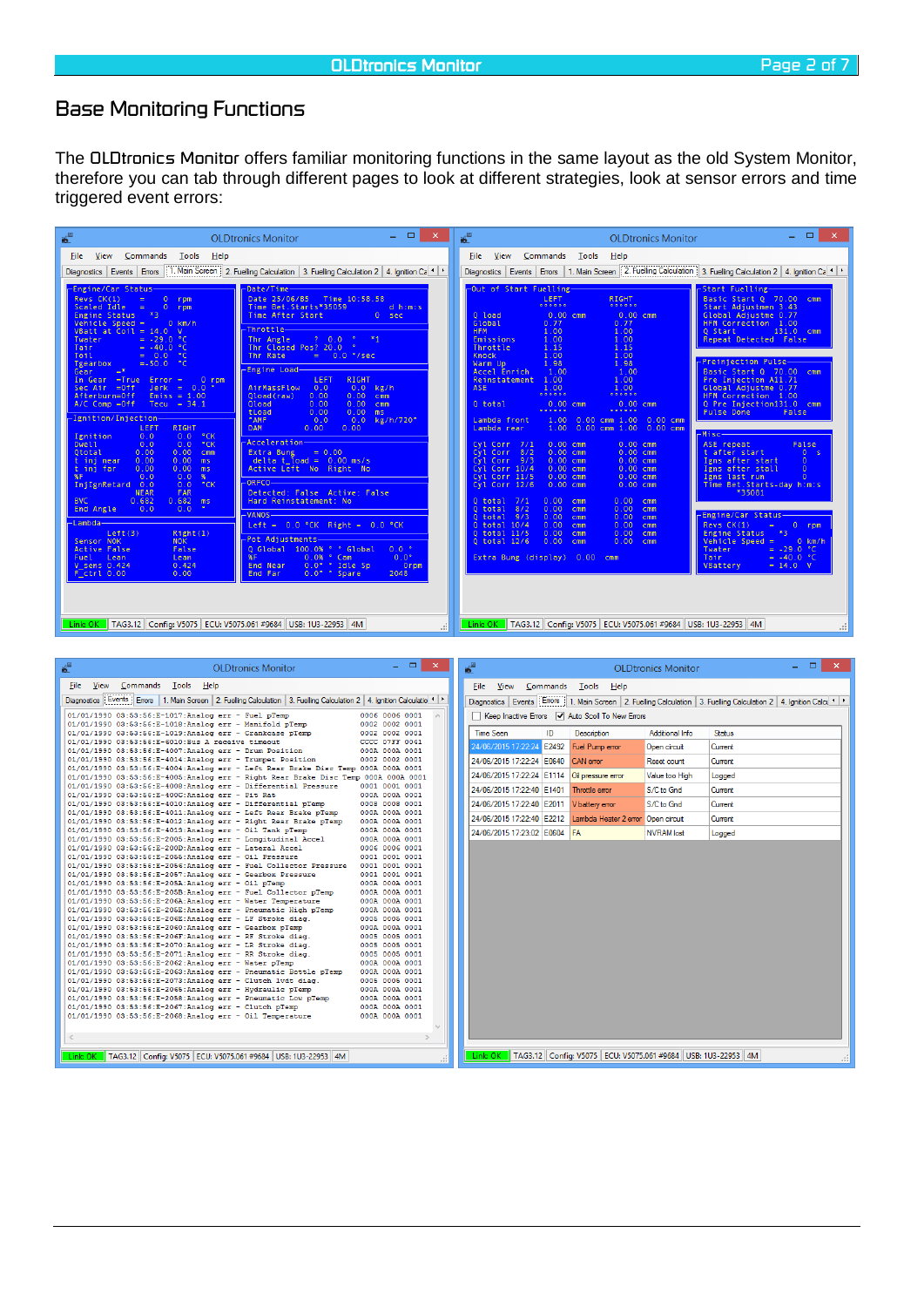# *Base ECU Commands*

The *OLDtronics Monitor* provides control over the ECU required when running a car with the following commands:

- Clear the current and logged errors
- Clear the event display
- Reset the min/max values
- Set the ECU time to match the PC
- Reset the throttle zero position
- Select which tune to use ROM or RAM.

|                                  |                           |            | <b>OLDtronics Monito</b> |
|----------------------------------|---------------------------|------------|--------------------------|
| <b>File</b><br>View              | Commands<br>Tools         | Help       |                          |
| Ev<br><b>Diagnostics</b>         | <b>Clear Errors</b>       | $Ctrl + E$ | Calculation              |
|                                  | <b>Clear Events</b>       | $Ctrl + V$ |                          |
| -Out of St                       | Reset Min/Max             | $Ctrl + M$ |                          |
| 0 load                           | <b>Throttle Reset</b>     | $Ctrl+T$   |                          |
| Global<br><b>HFM</b>             | <b>Select Tune</b>        |            |                          |
| Emissions                        | <b>Set ECU Time</b>       |            |                          |
| Throttle<br>Knock                | Values to Log File Ctrl+P |            |                          |
| Warm Up<br>Accel Enrich<br>----- |                           |            |                          |

### *Car Configurations*

The *OLDtronics Monitor* requires a configuration to get the correct setting for the version running in the ECU, the configuration is different for each ECU type and each program version running in the ECU. Most users will just have one car running one version, this configuration is included in the base price for the

*OLDtronics Monitor*. Additional car configurations can be purchased separately. Existing TAGtronic System Monitor users will have access to the necessary files to generate their own configurations for each of the cars they need to work on.

### *Data Acquisition Data*

The latest version of ATLAS no longer supports the reading of data from these old ECU's, therefore this has been included in the *OLDtronics Monitor* program. The DATAlab (typically chassis data) and Telemetry (typically engine data) type data can be downloaded and saved in an open-format text file for reading into 3<sup>rd</sup> Party analysis tools.

|                          | Logged Data Download                                                                                                                                                                                                                                                                                                                                                            |
|--------------------------|---------------------------------------------------------------------------------------------------------------------------------------------------------------------------------------------------------------------------------------------------------------------------------------------------------------------------------------------------------------------------------|
| Output File              |                                                                                                                                                                                                                                                                                                                                                                                 |
| Directory                | D:\OLDtronics\LoggedData\ <unit>\<serno><br/><math display="inline">\sim</math></serno></unit>                                                                                                                                                                                                                                                                                  |
| <b>Base File Name</b>    | PorGT1-117_ <yyyy><mm><dd>_<hh><mm><ss></ss></mm></hh></dd></mm></yyyy>                                                                                                                                                                                                                                                                                                         |
|                          | Year = $\langle$ YYYY> or $\langle$ YY><br>Auto Increment = <inc> 001,002 etc<br/><math>Month = cMMS</math><br/>ECU Type = <unit>TAG2000 etc<br/>Serial Number = <math>\langle</math>SERNO<math>&gt;</math>012345 etc.<br/><math>Day = <dd></dd></math><br/>Hour = <math>dh</math><br/><math>Minute = max</math><br/><math>Seconds = <s< math="">s&gt;</s<></math></unit></inc> |
| Output Format            | CSV Channel+Units Rows<br>$\checkmark$                                                                                                                                                                                                                                                                                                                                          |
| <b>Download Progress</b> |                                                                                                                                                                                                                                                                                                                                                                                 |
| Pages                    |                                                                                                                                                                                                                                                                                                                                                                                 |
| <b>Extract Config</b>    | $\bf{0}$<br>00000000<br>Cfg ID<br><b>TBD</b><br>Channels<br>Type                                                                                                                                                                                                                                                                                                                |
| <b>Extract Data</b>      | $\bf{0}$<br>$\overline{0}$<br>Channels<br>kBytes                                                                                                                                                                                                                                                                                                                                |
| Save File                |                                                                                                                                                                                                                                                                                                                                                                                 |
|                          | Data Download<br><b>Reset Memory</b><br>Cancel<br>Close<br>                                                                                                                                                                                                                                                                                                                     |

Examples of exported data viewed in different analysis tools can be seen below.<br>ATLAS - Podium Technology - fxx.wbk - [Waveform1 - PorGT1\_20150605\_120517]



**Figure 1: Exported Data Viewed in MAT ATLAS**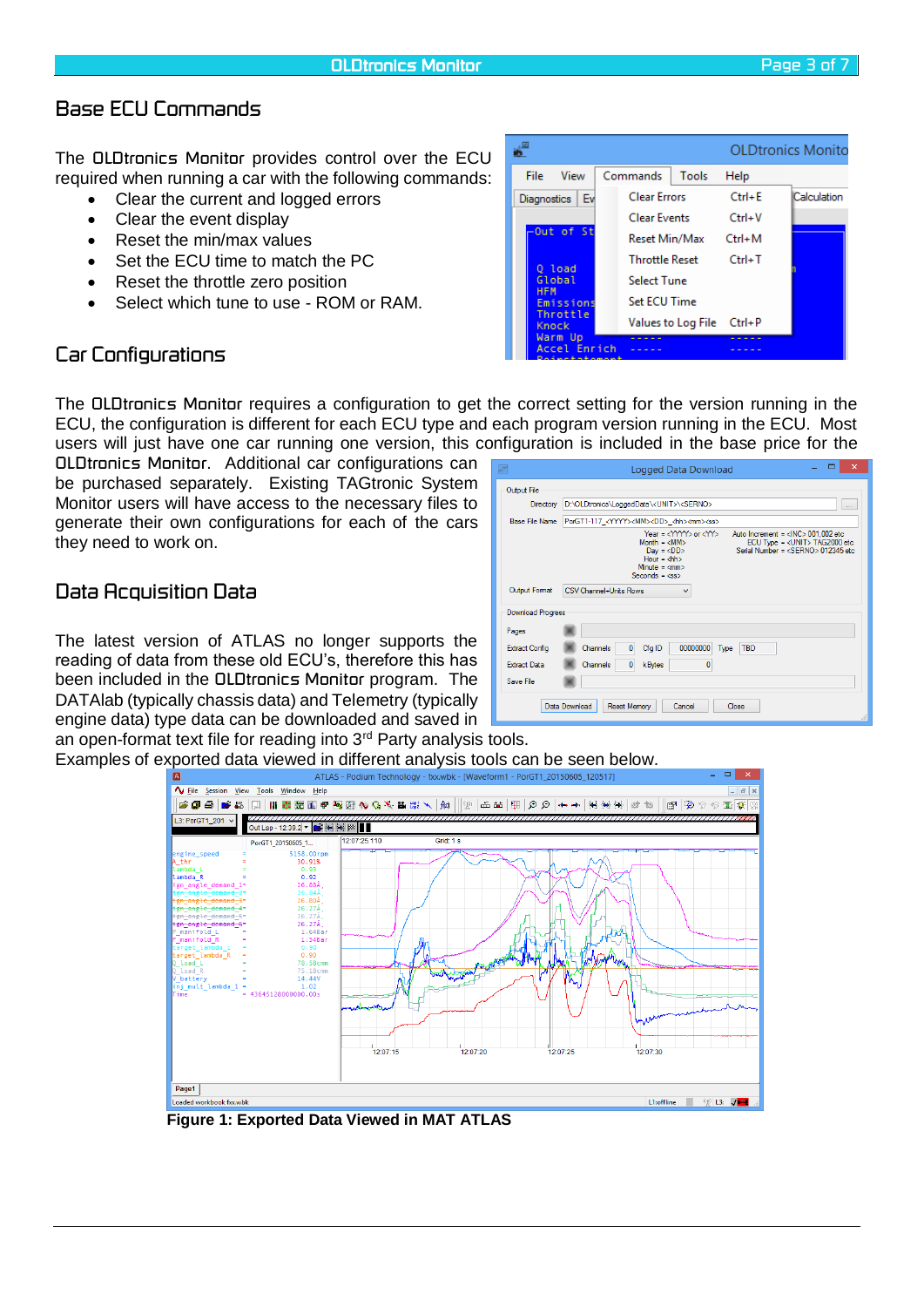#### *OLDtronics Monitor Page 4 of 7*





**Figure 2: Exported Data Viewed in Bosch WinDarab (Free Version)**



**Figure 3: Exported Data Viewed in Pi Toolbox**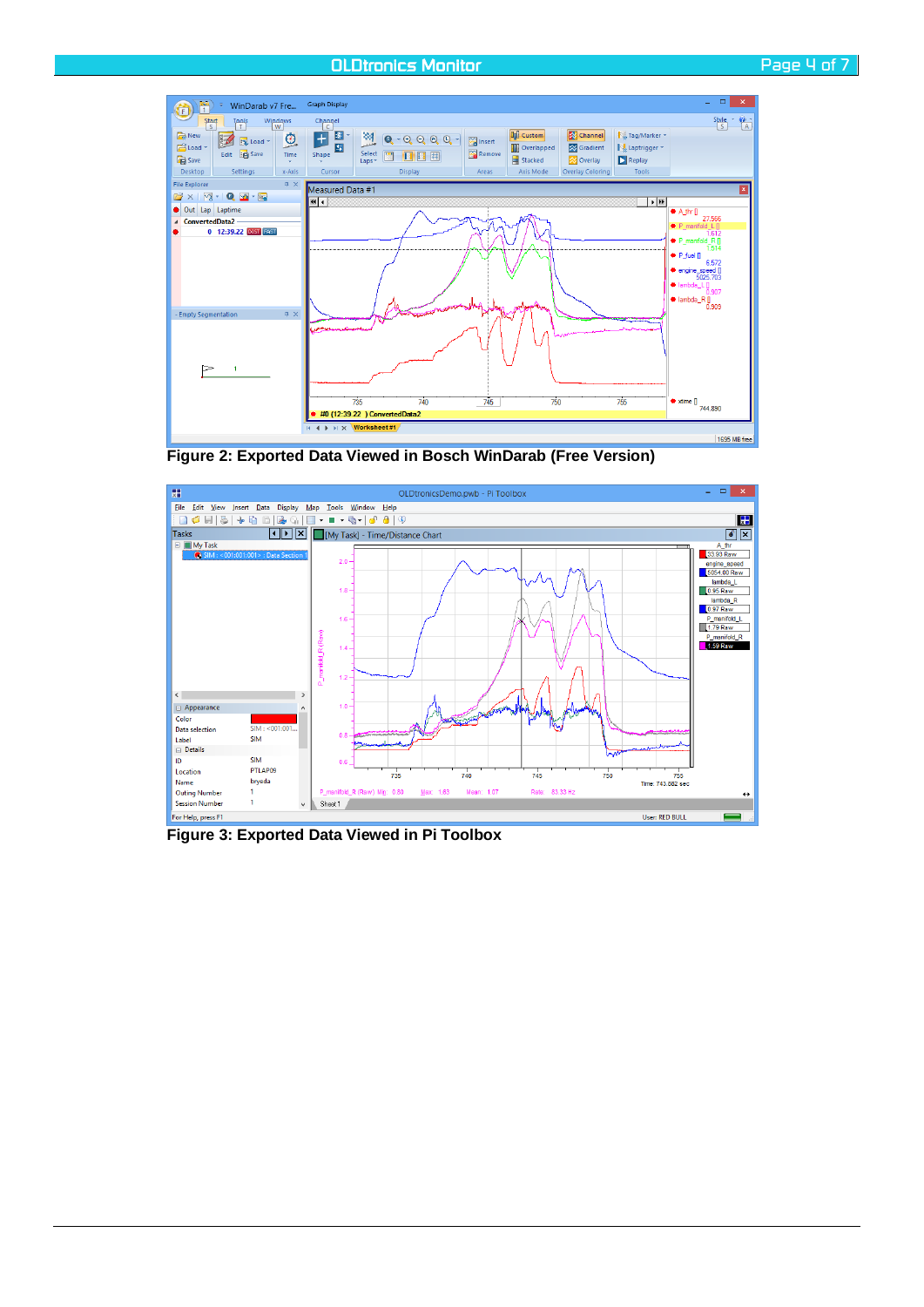# *Tuning and Programming*

The facility to load, edit, save and program tune data for the ECU is an add-on option. With this option, it is possible to:

- Load configurations directly from the files used by System Monitor V<sub>5</sub>.
- Load edit buffers from data sets created by System Monitor V5.
- Edit the tune (all SM V5 formats supported single parameters, 1D maps, 2D maps and structures).
- Save the edit buffer to a data set that remains compatible with System Monitor V5.
- Dump the edit buffer to a text file.
- Make live-tune edits (where supported by the ECU).
- Upload tune from the ECU and save to disk.
- Compare data sets.

| ٠                                                                                                                                              | Compare data sets. |     |              |                           |                                                    |              |       |      |                 |                            |                                                             |                         |                        |                                                           |                |                                     |                       |                                           | V853A.607(MP4/13-06SHOW)                                             |                                                  |
|------------------------------------------------------------------------------------------------------------------------------------------------|--------------------|-----|--------------|---------------------------|----------------------------------------------------|--------------|-------|------|-----------------|----------------------------|-------------------------------------------------------------|-------------------------|------------------------|-----------------------------------------------------------|----------------|-------------------------------------|-----------------------|-------------------------------------------|----------------------------------------------------------------------|--------------------------------------------------|
| 疅                                                                                                                                              |                    |     |              |                           | Map 0 (inj) : FQinjBase0(Athr,n)                   |              |       |      |                 | $\Box$<br>$\Delta \sim 10$ | $\mathbf{x}$                                                |                         |                        |                                                           |                |                                     |                       | injection maps                            | E- Engine maps and corrections                                       | ۸                                                |
| Map:FQinjBase0(Athr,n) [cmm (x10)]:<br>Base injection quantity (map select = 0)<br>XAxis:Athr [%]:X: FalgnBase1<br>YAxis:n [rpm]:Y: FalgnBase1 |                    |     |              |                           |                                                    |              |       |      |                 |                            |                                                             |                         |                        |                                                           |                |                                     |                       |                                           | Map 0 (inj<br>Map 1 (inj)<br>Map 2 (ini)<br>Map 3 (ini)              |                                                  |
|                                                                                                                                                | 0.0                | 2.0 | 5.0          | 7.5                       | 10.0                                               | 15.0         | 20.0  | 30.0 | 40.0            | 50.0                       | $60.0^{\circ}$                                              |                         |                        |                                                           |                |                                     |                       |                                           | Map 4 (ini)                                                          |                                                  |
| 17600<br>Þ.                                                                                                                                    | 85                 | 85  | 68           | 68                        | 92                                                 | 97           | 116   | 141  | 212             | 227                        | 26                                                          |                         |                        |                                                           |                |                                     |                       |                                           | "Near Injection End Angle Map                                        |                                                  |
| 17600                                                                                                                                          | 85                 | 85  | 68           | 68                        | 92                                                 | 97           | 116   | 141  | 212             | 227                        | 26                                                          |                         |                        |                                                           |                |                                     |                       |                                           | Auto Tune Data Select                                                |                                                  |
| 17600                                                                                                                                          | 85                 | 85  | 68           | 68                        | 92                                                 | 97           | 116   | 141  | 212             | 227                        | 26                                                          |                         |                        |                                                           |                |                                     |                       | E- Ignition maps                          |                                                                      |                                                  |
| 17600                                                                                                                                          | 85                 | 85  | 68           | 68                        | 92                                                 | 97           | 116   | 141  | 212             | 227                        | 26                                                          |                         |                        |                                                           |                |                                     |                       |                                           | E-Injection Corrections                                              |                                                  |
| 17600                                                                                                                                          | 85                 | 85  | 68           | 68                        | 92                                                 | 97           | 116   | 141  | 212             | 227                        | 261                                                         |                         |                        |                                                           |                |                                     |                       |                                           | E-Ignition Corrections                                               |                                                  |
| 17600                                                                                                                                          | 62                 | 58  | 68           | 68                        | 92                                                 | 97           | 116   | 141  | 212             | 237                        | 26                                                          |                         |                        |                                                           |                |                                     |                       | <b>E</b> Rev Limiter                      |                                                                      |                                                  |
| 17600                                                                                                                                          | 62                 | 58  | 68           | 68                        | 92                                                 | 97           | 116   | 141  | 212             | 237                        | 26                                                          |                         |                        |                                                           |                |                                     |                       |                                           | - Rev Limiter Parameters                                             |                                                  |
| 17000                                                                                                                                          | 59                 | 58  | 68           | 68                        | 92                                                 | 97           | 116   | 141  | 212             | 237                        | 26                                                          |                         |                        |                                                           |                |                                     |                       |                                           | <u> Minder Cut Pattems (Ùn </u>                                      |                                                  |
| 16500                                                                                                                                          | 疆                  |     |              |                           |                                                    |              |       |      |                 |                            | Dry delay times for change type C:X+ Throttle On            |                         |                        |                                                           |                |                                     | $\Box$<br>٠           | $\times$                                  |                                                                      |                                                  |
| 16000                                                                                                                                          |                    |     |              | Map::Dry C:X+ Throttle-On |                                                    |              |       |      |                 |                            |                                                             |                         |                        |                                                           |                |                                     |                       |                                           | tion fuelling                                                        | v                                                |
| 15500<br>tenna                                                                                                                                 |                    |     |              |                           | YAxis: Target Gear []: List of gear numbers - C:X+ |              |       |      |                 |                            |                                                             |                         |                        |                                                           |                |                                     |                       |                                           | meters                                                               |                                                  |
|                                                                                                                                                |                    |     |              |                           |                                                    |              |       |      |                 |                            |                                                             |                         |                        |                                                           |                |                                     |                       |                                           |                                                                      |                                                  |
|                                                                                                                                                |                    |     |              |                           |                                                    |              |       |      |                 |                            |                                                             |                         |                        |                                                           |                |                                     |                       |                                           | anBase 1                                                             | ۸                                                |
|                                                                                                                                                |                    |     | TVal         | <b>TVmax</b>              | <b>TVdef</b>                                       | Tign         | Timax | TThr | TTon            | ThLim                      | LimEn                                                       | CluEn                   | <b>TCD<sub>y</sub></b> | <b>TCOpn</b>                                              | <b>TCClo</b>   | <b>ICOpn</b>                        | <b>ICClo</b>          | <b>DCClo</b>                              | Base 1                                                               |                                                  |
|                                                                                                                                                | $\mathbf{1}$       |     | $\sqrt{ }$   | 120                       | 100                                                | 0            | 90    | 0    | 10              | 5.00                       | $\mathbf{0}$                                                | $\mathbf 0$             | 0                      | 15                                                        | 20             | 12.00                               | 12.00                 | 0.00                                      | (Athr.n):                                                            |                                                  |
|                                                                                                                                                | $\overline{2}$     |     | $\mathbf{0}$ | 120                       | 100                                                | $\mathbf{0}$ | 90    | 0    | 10              | 5.00                       | $\mathbf{1}$                                                | $\mathbf{1}$            | $\mathbf{0}$           | 30                                                        | 20             | 12.00                               | 12.00                 | 0.00                                      | antity (map select = $0$ )                                           |                                                  |
|                                                                                                                                                | 3                  |     | $\mathbf{0}$ | 120                       | 100                                                | 0            | 90    | 0    | 10              | 5.00                       | 1                                                           | $\mathbf{1}$            | 0                      | 15                                                        | 20             | 12.00                               | 12.00                 | 0.00                                      |                                                                      |                                                  |
|                                                                                                                                                | Δ                  |     | $\mathbf{0}$ | 120                       | 100                                                | $\mathbf{0}$ | 90    | 0    | 10              | 5.00                       | 1                                                           | $\mathbf{1}$            | $\mathbf{0}$           | 15                                                        | 20             | 12.00                               | 12.00                 | 0.00                                      |                                                                      |                                                  |
|                                                                                                                                                | 5                  |     | $\mathbf{0}$ | 120                       | 100                                                | 0            | 90    |      |                 |                            |                                                             |                         |                        |                                                           |                | $\Box$<br>÷                         | $\boldsymbol{\times}$ | 0.00                                      |                                                                      |                                                  |
|                                                                                                                                                | 6                  |     | $\bf{0}$     | 120                       | 100                                                | 0            | 90    |      |                 |                            |                                                             |                         |                        | <b>Rev Limiter Parameters</b>                             |                |                                     |                       | 0.00                                      |                                                                      |                                                  |
|                                                                                                                                                |                    |     |              |                           |                                                    |              |       |      |                 |                            |                                                             |                         |                        | RPM delta above which ignition is retarded to fixed angle |                |                                     | $0$ mm                |                                           |                                                                      |                                                  |
|                                                                                                                                                |                    |     |              |                           |                                                    |              |       |      | after rev limit |                            |                                                             |                         |                        | RPM delta below which ignition and injection are resumed  |                |                                     | $0 \mid \text{mm}$    |                                           |                                                                      |                                                  |
|                                                                                                                                                |                    |     |              |                           |                                                    |              |       |      |                 |                            | RPM delta below which 'igns in soft limit' counter is reset |                         |                        |                                                           |                |                                     | $0$ mm                |                                           |                                                                      |                                                  |
|                                                                                                                                                |                    |     |              |                           |                                                    |              |       |      |                 |                            | Angle for ignition retard during soft limit                 |                         |                        |                                                           |                | $45.0$                              |                       |                                           |                                                                      |                                                  |
|                                                                                                                                                |                    |     |              |                           |                                                    |              |       |      |                 |                            | Enable fuel cut at hard limit (1=enable)                    |                         |                        |                                                           |                | $\mathbf{0}$                        |                       |                                           |                                                                      |                                                  |
|                                                                                                                                                |                    |     |              |                           |                                                    |              |       |      |                 |                            | Max number of ignitions in soft limit before fuel cut       |                         |                        |                                                           |                |                                     | $0$ fires             |                                           |                                                                      |                                                  |
|                                                                                                                                                |                    |     |              |                           |                                                    |              |       |      |                 |                            | Number of ignitions in hard                                 | Eg                      |                        |                                                           |                |                                     |                       |                                           |                                                                      | $=$ $\Box$ $\times$                              |
|                                                                                                                                                |                    |     |              |                           |                                                    |              |       |      |                 |                            | Use cut patterns at hard lin                                | FinjTair(Tair):         |                        |                                                           |                |                                     |                       | <b>Tair Fuelling Correction: FinjTair</b> |                                                                      |                                                  |
|                                                                                                                                                |                    |     |              |                           |                                                    |              |       |      |                 |                            | Hard Limit RPM when in N                                    |                         |                        | Air temperature fuelling correction factor                |                |                                     |                       |                                           |                                                                      |                                                  |
|                                                                                                                                                |                    |     |              |                           |                                                    |              |       |      |                 |                            |                                                             | FinjTair <sup>[%]</sup> | Tair <sup>[C]</sup>    | 100.00                                                    | 13.0<br>$-2.0$ | 24.0<br>104.50 101.90 101.00 100.00 | 33.0                  | 40.0<br>47.0<br>98.50 100.00              | 54.0<br>61.0<br>68.0<br>76.0<br>100.00<br>100.00<br>100.00<br>100.00 | 107.0<br>85.0<br>95.0<br>100.00<br>100.00 100.00 |

 $\Box$ 

 $\lambda$ 

 $\lambda$ ۳

 $\ddot{\phantom{0}}$ 

 $\lambda$ 

П  $\ddot{\phantom{0}}$ 

Select Version

853A 608 : OTTestSave

-<br>-862C.40B : SuzGPShowMH 862C.501 : JapGP98DC 862C.601 : WokingDemoMH 862C.702 : JapGPP1MH

98073108 - Lap delta function segment length changed to

run times from unit 24289

 $\rightarrow$ 

 $\Box$ 

闸

Version List  $\frac{1}{10}$  853A 000

> 8560.000 858A.000 8610.000 862A.000  $-862C.000$

9630.000 965A 000 9680,000 Code Version Comments

Tune Comments

V853A.607MercedesMP4/13showcar

■ V853A.607(MP4/13-0...

None

Bugs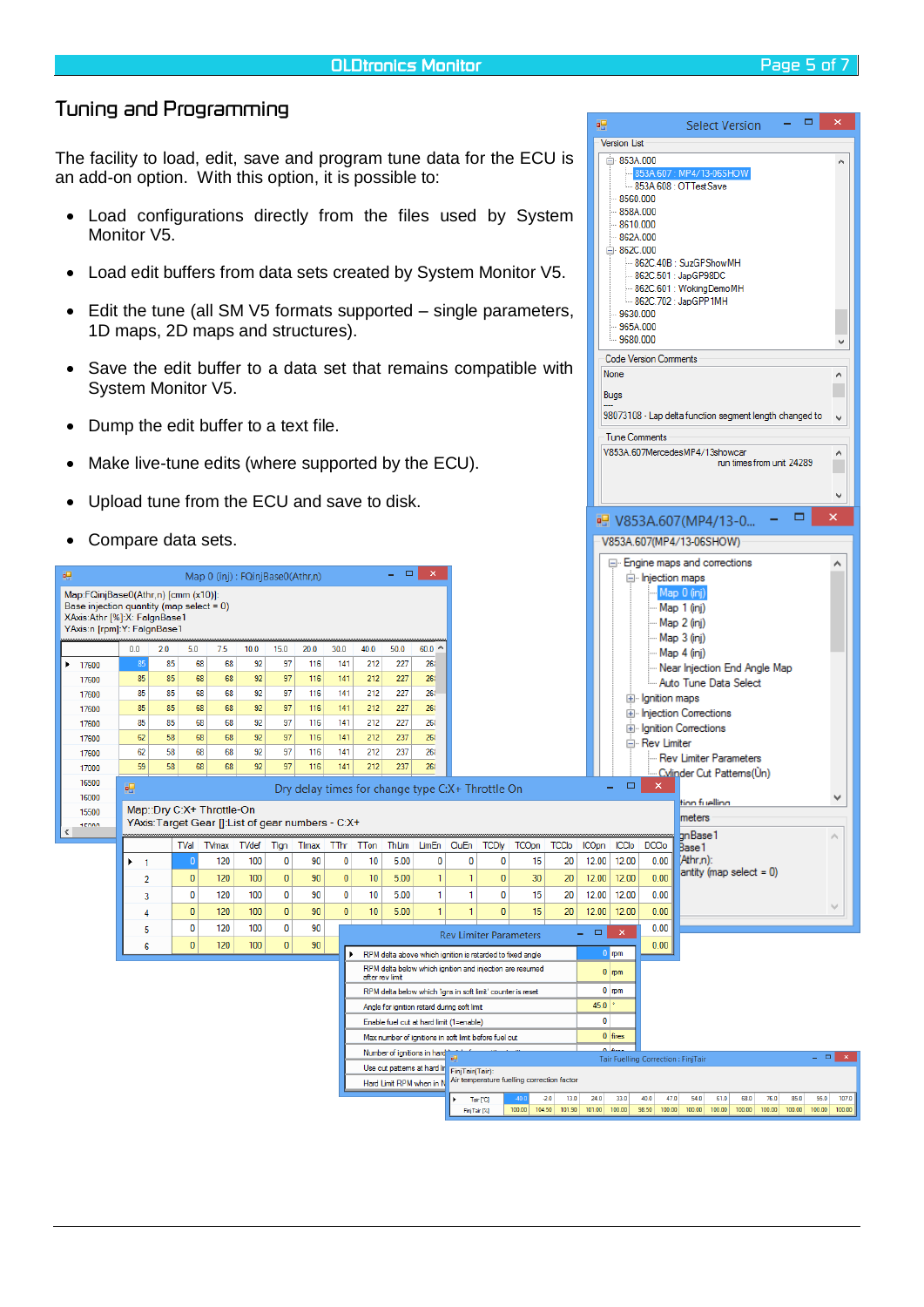### *ECU Specific Functions*

Certain functionality is ECU specific, these features are enabled when required by the supplied car configuration.

|                                                                                                                       | <b>TAG3.8 Control And Adaption</b>                                                                                                                                         | $\times$                                                                                  |                         |
|-----------------------------------------------------------------------------------------------------------------------|----------------------------------------------------------------------------------------------------------------------------------------------------------------------------|-------------------------------------------------------------------------------------------|-------------------------|
| Lambda<br>Lambda Control<br>Lambda Adaption                                                                           | $\bullet$ Off<br>Reset<br>$\bf{O}$ On<br>⊙<br>Reset<br>$\bf{O}$ On<br>$\bullet$ Off<br>⊙                                                                                   | <b>TAG3.12 Adaption Reset</b>                                                             | ×                       |
| Knock<br><b>Knock Control</b><br>Knock Adaption<br>Wastegate<br><b>Wastegate Control</b><br><b>Wastegate Adaption</b> | $\odot$ Off<br><b>Reset</b><br>$\omega$ on<br>Reset<br>$\bf{O}$ On<br>$\bullet$ Off<br>⊙<br>Off<br>Reset<br>$\omega$ on<br>◉<br>$\bullet$ Off<br>Reset<br>$\bf{O}$ On<br>ω | <b>Adaption Resets</b><br><b>Idle Speed Adaption</b><br>Lambda Adaption<br>Idle Imbalance | Reset<br>Reset<br>Reset |
| Idle Speed Controller<br><b>Idle Speed Adaption</b>                                                                   | <b>Reset</b><br>Close                                                                                                                                                      | Odometer<br>Throttle Adaption<br>Close                                                    | Reset<br>Reset          |

# *ECU Servicing and Test Tools*

Several facilities have been included in the *OLDtronics Monitor* to enable ECUs to be serviced and tested, such as:

- Clone Unit: Read and save memory areas from a returned ECU for later restoration, prior to return. The ECU contents can be compared with a previously saved state to verify if anything has changed.
- Edit memory areas and re-checksum before downloading (e.g. hand editing unit or sensor calibration areas).
- Read Memory Window: Ability to read the ECU's memory.
- Single Message: Ability to send test messages.

| 6                       |                                                                                                                            |                          |                |              | <b>Clone Unit</b> |                |                |             | □             | × |  |  |  |  |
|-------------------------|----------------------------------------------------------------------------------------------------------------------------|--------------------------|----------------|--------------|-------------------|----------------|----------------|-------------|---------------|---|--|--|--|--|
| File<br>Edit            | ECU                                                                                                                        | Compare                  |                |              |                   |                |                |             |               |   |  |  |  |  |
| <b>Memory Sections</b>  |                                                                                                                            | <b>Buffers with ECU</b>  |                |              |                   |                |                |             |               |   |  |  |  |  |
| Include                 | Section                                                                                                                    | <b>Buffers with File</b> |                |              | Length            | Flash/RAM      | Contents       |             | Action/Result |   |  |  |  |  |
| ⊽                       | FA:ProgBlock                                                                                                               | 000200                   | 00027F         |              | 000080            | Flash          | EcuData        |             | ReadComplete  |   |  |  |  |  |
| ⊽                       | FA:Code                                                                                                                    | 001400                   | <b>OODFFF</b>  |              | <b>00CC00</b>     | Flash          | EcuData        |             | ReadComplete  |   |  |  |  |  |
| ⊽                       | <b>FA:ROM Tune</b>                                                                                                         | 00E000                   | 00F9FF         |              | 001A00            | Flash          | EcuData        |             | ReadComplete  |   |  |  |  |  |
| ⊽                       | <b>FA:RAM Tune</b>                                                                                                         | 00E040                   | 00F9FF         |              | 0019C0            | <b>RamTune</b> | <b>EcuData</b> |             | ReadComplete  |   |  |  |  |  |
| $\overline{\mathbf{v}}$ | Fl:ProgBlock                                                                                                               | 000200                   | 00027F         |              | 000080            | Flash          | EcuData        |             | ReadComplete  |   |  |  |  |  |
| ⊽                       | <b>FI:Code</b>                                                                                                             | 001000                   | 00C7FF         |              | <b>00B800</b>     | Flash          | EcuData        |             | ReadComplete  |   |  |  |  |  |
| ⊽                       | <b>FI:ROM Tune</b>                                                                                                         | 00E400                   | 00F9FF         |              | 001600            | Flash          | <b>EcuData</b> |             | ReadComplete  |   |  |  |  |  |
| ⊽                       | FI:RAM Tune                                                                                                                | 00E440                   | 00F9FF         |              | 0015C0            | <b>RamTune</b> | EcuData        |             | ReadComplete  |   |  |  |  |  |
| ⊽                       |                                                                                                                            | FS1:ProgBlock 000200     | 00027F         |              | 000080            | Flash          | EcuData        |             | ReadComplete  |   |  |  |  |  |
| ⊽                       | FS1:Code                                                                                                                   | 001000                   | 007FFF         |              | 007000            | Flash          | EcuData        |             | ReadComplete  |   |  |  |  |  |
| $\overline{\mathbf{v}}$ | FS2:ProgBlock                                                                                                              | 000200                   | 00027F         |              | 000080            | Flash          | <b>EcuData</b> |             | ReadComplete  |   |  |  |  |  |
| ⊽                       | FS2:Code                                                                                                                   | 001000                   | 007FFF         |              | 007000            | Flash          | <b>EcuData</b> |             | ReadComplete  |   |  |  |  |  |
| ≝<br>Selection          | $\boldsymbol{\mathsf{x}}$<br>Edit RAM: ET:ROM Tune<br>Revalidate<br><b>Display</b><br>Data type<br>Word<br><b>Hex</b><br>v |                          |                |              |                   |                |                |             |               |   |  |  |  |  |
|                         |                                                                                                                            | $\mathbf{0}$             | $\overline{a}$ | 4            | 6                 | 8              | A              | C           | E             | ۸ |  |  |  |  |
| ▶                       | 0000:8000                                                                                                                  | 934A                     | 0000           | 9506         | 0915              | 0000           | 0000           | 0003        | 0000          |   |  |  |  |  |
|                         | 0000:8D10                                                                                                                  | 0000                     | FFFF           | <b>FFFF</b>  | <b>FFFF</b>       | <b>FFFF</b>    | <b>FFFF</b>    | <b>FFFF</b> | <b>FFFF</b>   |   |  |  |  |  |
|                         | 0000:8D20                                                                                                                  | <b>FFFF</b>              | FFFF           | <b>FFFF</b>  | <b>FFFF</b>       | <b>FFFF</b>    | <b>FFFF</b>    | FFFF        | <b>FFFF</b>   |   |  |  |  |  |
|                         | 0000:8D30                                                                                                                  | <b>FFFF</b>              | FFFF           | <b>FFFF</b>  | <b>FFFF</b>       | <b>FFFF</b>    | <b>FFFF</b>    | FFFF        | <b>FFFF</b>   |   |  |  |  |  |
|                         | 0000:8D40                                                                                                                  | FFFF                     | <b>FFFF</b>    | <b>FFFF</b>  | FFFF              | <b>FFFF</b>    | FFFF           | <b>FFFF</b> | FFFF          |   |  |  |  |  |
|                         | <b>MAAAAAAA</b>                                                                                                            | <b>CCCC</b>              | <u>rrne</u>    | <b>CECCH</b> | <b>CCCC</b>       | <b>CCCC</b>    | <b>CCCC.</b>   | <b>CCCC</b> | <u>rrrr</u>   |   |  |  |  |  |

|                                  |                     |                         |             |                |             |                   | $ -$        | $\mathsf{x}$ | 吧 |                         |                               |       |                    |                   |       |                   |                   | SingleMessage           |         |             |         |                    |                             |                      |  |
|----------------------------------|---------------------|-------------------------|-------------|----------------|-------------|-------------------|-------------|--------------|---|-------------------------|-------------------------------|-------|--------------------|-------------------|-------|-------------------|-------------------|-------------------------|---------|-------------|---------|--------------------|-----------------------------|----------------------|--|
| $\boldsymbol{\delta}^{\text{H}}$ |                     | Read RAM: FA: 0000:0000 |             |                |             |                   |             |              |   | <b>Transmit Message</b> |                               |       |                    |                   |       |                   |                   |                         |         |             |         |                    |                             |                      |  |
| Selection                        |                     |                         |             |                |             |                   |             |              |   |                         | <b>Destination Controller</b> | FA    |                    |                   |       |                   |                   |                         |         |             |         |                    |                             |                      |  |
| Controller FA                    | $\vee$ Address 0000 |                         |             | Data type Word |             | Display<br>$\vee$ | <b>Hex</b>  | $\checkmark$ |   | Message                 |                               |       | <b>READ MEMORY</b> |                   |       |                   |                   |                         |         |             |         |                    |                             |                      |  |
|                                  | $\circ$             |                         |             | 6.             | 8           |                   |             |              |   | Word1                   | Word2                         | Word3 | Word4              | Word <sub>5</sub> | Word6 | Word <sup>*</sup> | Word8             | Word9                   | Word10  | Word11      | Word 12 | Word <sub>13</sub> |                             | Word14 Word15 Word16 |  |
| FA: 0000: 0000                   | <b>OOEA</b>         | 0280                    | 00FA        | 1404           | 00FA        | 1408              | 00FA        | 140C         |   | 2010                    | 0000                          | 0000  |                    |                   |       |                   |                   |                         |         |             |         |                    |                             |                      |  |
| FA: 0000:0010                    | <b>OOFA</b>         | 1410                    | 00FA        | 1414           | <b>OOFA</b> | 1418              | 00FA        | 141C         |   | Response                |                               |       |                    |                   |       |                   |                   |                         |         |             |         |                    |                             |                      |  |
| FA: 0000: 0020                   | 00FA                | 1420                    | 00FA        | 1424           | 00FA        | 1428              | 00FA        | 142C         |   |                         | Destination Controller 07     |       |                    |                   |       | Response Code     |                   | A <sub>0</sub>          |         |             |         |                    |                             |                      |  |
| FA:0000:0030                     | <b>OOFA</b>         | 1430                    | <b>OOFA</b> | 1434           | <b>OOFA</b> | 1438              | <b>OOFA</b> | 143C         |   | Message                 |                               |       | <b>READ MEMORY</b> |                   |       |                   |                   | Response Status MESS OK |         |             |         |                    |                             |                      |  |
| FA: 0000: 0040                   | 00FA                | 1440                    | 00FA        | 1444           | 00FA        | 1448              | <b>OOFA</b> | 144C         |   | Word1                   | Word2                         | Word3 | Word4              | Word5             | Word6 | Word7             | Word <sub>8</sub> | Word9                   | Word 10 | Word11      | Word 12 |                    | Word13 Word14 Word15 Word16 |                      |  |
| FA: 0000:0050                    | <b>OOFA</b>         | 1450                    | <b>OOFA</b> | 1454           | <b>OOFA</b> | 1458              | 00FA        | 145C         |   | <b>J7A0</b>             | 0010                          | 0000  | 0000               | <b>OOEA</b>       | 0280  | 00FA              | 1404              | <b>OOFA</b>             | 1408    | <b>00FA</b> | 140C    |                    |                             |                      |  |
|                                  |                     |                         |             |                |             |                   |             |              |   |                         |                               |       |                    |                   | Send  |                   |                   | Close                   |         |             |         |                    |                             |                      |  |
|                                  |                     |                         |             |                |             |                   |             |              |   |                         |                               |       |                    |                   |       |                   |                   |                         |         |             |         |                    |                             |                      |  |

| ×<br>Idle Imbalance Adjust |        |  |  |  |  |  |  |  |  |  |
|----------------------------|--------|--|--|--|--|--|--|--|--|--|
| Cylinders                  |        |  |  |  |  |  |  |  |  |  |
| Cylinder 1                 | 1.000  |  |  |  |  |  |  |  |  |  |
| Cylinder 2                 | 2.000  |  |  |  |  |  |  |  |  |  |
| Cylinder 3                 | 3.000  |  |  |  |  |  |  |  |  |  |
| Cylinder 4                 | 4.000  |  |  |  |  |  |  |  |  |  |
| Cylinder 5                 | 5.000  |  |  |  |  |  |  |  |  |  |
| Cylinder 6                 | 5.000  |  |  |  |  |  |  |  |  |  |
| Cylinder 7                 | 5.000  |  |  |  |  |  |  |  |  |  |
| Cylinder 8                 | 5.000  |  |  |  |  |  |  |  |  |  |
| Cylinder 9                 | 5.000  |  |  |  |  |  |  |  |  |  |
| Cylinder 10                | 5.000  |  |  |  |  |  |  |  |  |  |
| Cylinder 11                | 5.000  |  |  |  |  |  |  |  |  |  |
| Cylinder 12                | 5.000  |  |  |  |  |  |  |  |  |  |
| Save                       | Cancel |  |  |  |  |  |  |  |  |  |

| <b>Memory Sections</b>  |                                                                                                               |                        | <b>Buffers with ECU</b>  |                |               |             |               |                |                |             |               |   |  |
|-------------------------|---------------------------------------------------------------------------------------------------------------|------------------------|--------------------------|----------------|---------------|-------------|---------------|----------------|----------------|-------------|---------------|---|--|
| Include                 | Section                                                                                                       |                        | <b>Buffers with File</b> |                |               |             | Length        | Flash/RAM      | Contents       |             | Action/Result |   |  |
| ⊽                       |                                                                                                               | FA:ProgBlock<br>000200 |                          |                | 00027F        |             | 000080        | Flash          | <b>EcuData</b> |             | ReadComplete  |   |  |
| ⊽                       | FA:Code                                                                                                       | 001400                 |                          |                | <b>OODFFF</b> |             | <b>00CC00</b> | Flash          | EcuData        |             | ReadComplete  |   |  |
| ⊽                       | <b>FA:ROM Tune</b>                                                                                            |                        | 00E000                   |                | 00F9FF        |             | 001A00        | Flash          | EcuData        |             | ReadComplete  |   |  |
| $\overline{\mathbf{v}}$ | <b>FA:RAM Tune</b>                                                                                            |                        | 00E040                   |                | 00F9FF        |             | 0019C0        | <b>RamTune</b> | <b>EcuData</b> |             | ReadComplete  |   |  |
| ⊽                       | Fl:ProgBlock                                                                                                  |                        | 000200                   |                | 00027F        |             | 000080        | Flash          | EcuData        |             | ReadComplete  |   |  |
| ⊽                       | FI:Code                                                                                                       |                        | 001000                   |                | 00C7FF        |             | <b>00B800</b> | Flash          | EcuData        |             | ReadComplete  |   |  |
| ⊽                       | <b>FI:ROM Tune</b>                                                                                            |                        | 00E400                   |                | 00F9FF        |             | 001600        | Flash          | <b>EcuData</b> |             | ReadComplete  |   |  |
| ⊽                       | FI:RAM Tune                                                                                                   |                        | 00E440                   |                | 00F9FF        |             | 0015C0        | <b>RamTune</b> | EcuData        |             | ReadComplete  |   |  |
| ⊽                       | FS1:ProgBlock                                                                                                 |                        | 000200                   |                | 00027F        |             | 000080        | Flash          | EcuData        |             | ReadComplete  |   |  |
| ⊽                       | FS1:Code                                                                                                      |                        | 001000                   |                | 007FFF        |             | 007000        | Flash          | EcuData        |             | ReadComplete  |   |  |
| ⊽                       | FS2:ProaBlock                                                                                                 |                        | 000200                   |                | 00027F        |             | 000080        | Flash          | EcuData        |             | ReadComplete  |   |  |
| Ø                       | FS2:Code                                                                                                      |                        | 001000                   |                | 007FFF        |             | 007000        | Flash          | <b>EcuData</b> |             | ReadComplete  |   |  |
| Selection               | $\mathsf{x}$<br>Edit RAM: ET:ROM Tune<br>Revalidate<br><b>Hex</b><br>Data type<br>Word<br><b>Display</b><br>v |                        |                          |                |               |             |               |                |                |             |               |   |  |
|                         |                                                                                                               |                        | $\mathbf{0}$             | $\overline{a}$ |               | 4           | 6             | 8              | A              | C           | E             | ∧ |  |
| ٠                       | 0000:8D00                                                                                                     |                        | 934A                     |                | 0000          | 9506        | 0915          | 0000           | 0000           | 0003        | 0000          |   |  |
|                         |                                                                                                               |                        | 0000                     |                | <b>FFFF</b>   | <b>FFFF</b> | <b>FFFF</b>   | <b>FFFF</b>    | <b>FFFF</b>    | FFFF        | FFFF          |   |  |
| 0000:8D10               |                                                                                                               |                        |                          |                |               |             |               |                | <b>FFFF</b>    | FFFF        | <b>FFFF</b>   |   |  |
|                         | 0000:8D20                                                                                                     |                        | <b>FFFF</b>              |                | FFFF          | <b>FFFF</b> | <b>FFFF</b>   | <b>FFFF</b>    |                |             |               |   |  |
|                         |                                                                                                               |                        | <b>FFFF</b>              |                | <b>FFFF</b>   | <b>FFFF</b> | <b>FFFF</b>   | <b>FFFF</b>    | <b>FFFF</b>    | FFFF        | <b>FFFF</b>   |   |  |
|                         | 0000:8D30<br>0000:8D40                                                                                        |                        | <b>FFFF</b>              |                | <b>FFFF</b>   | <b>FFFF</b> | <b>FFFF</b>   | <b>FFFF</b>    | <b>FFFF</b>    | <b>FFFF</b> | <b>FFFF</b>   |   |  |